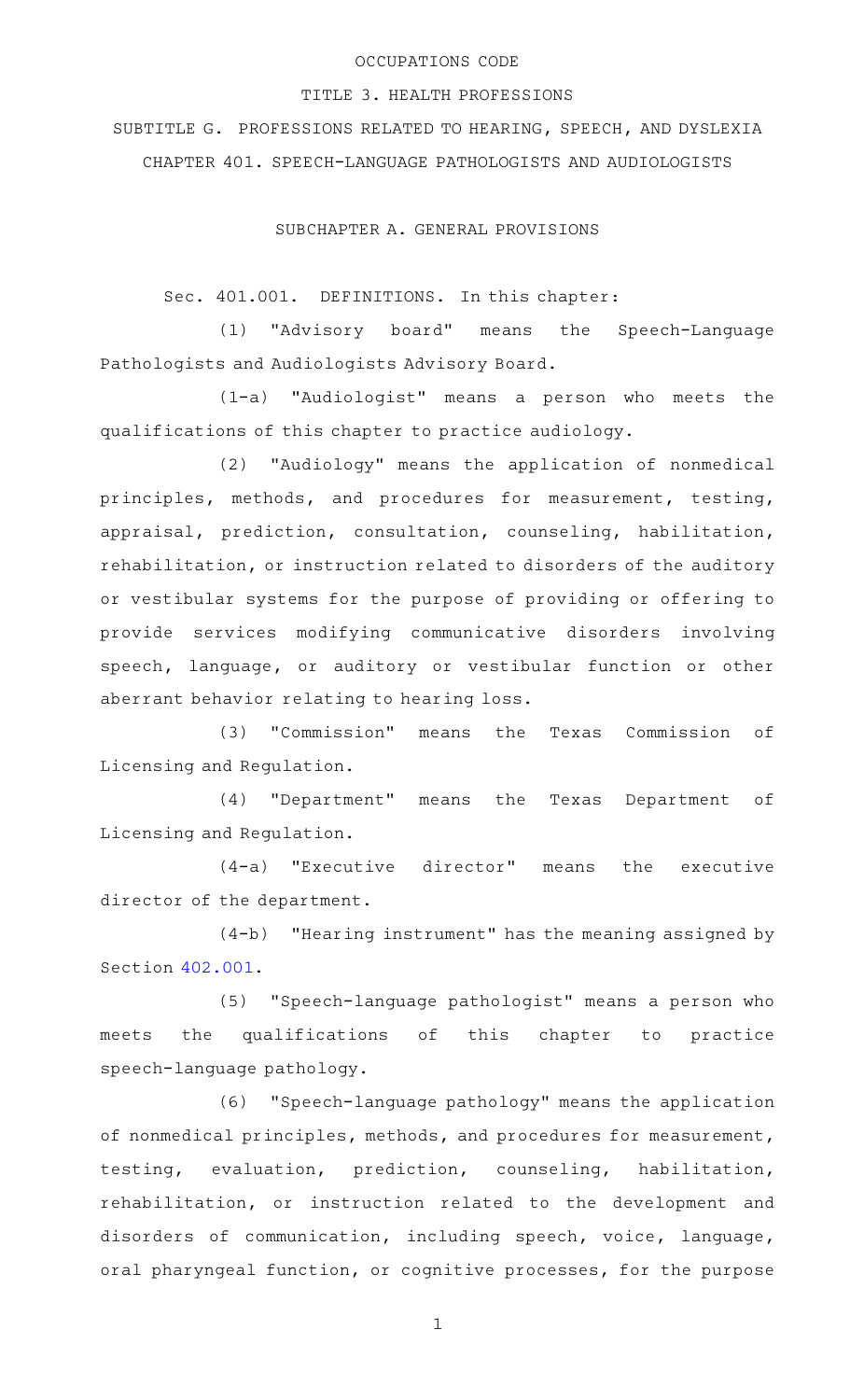of evaluating, preventing, or modifying or offering to evaluate, prevent, or modify those disorders and conditions in an individual or a group.

Acts 1999, 76th Leg., ch. 388, Sec. 1, eff. Sept. 1, 1999. Amended by:

Acts 2011, 82nd Leg., R.S., Ch. 619 (S.B. [662](http://www.legis.state.tx.us/tlodocs/82R/billtext/html/SB00662F.HTM)), Sec. 1, eff. September 1, 2011.

Acts 2015, 84th Leg., R.S., Ch. 838 (S.B. [202](http://www.legis.state.tx.us/tlodocs/84R/billtext/html/SB00202F.HTM)), Sec. 1.040, eff. September 1, 2015.

#### SUBCHAPTER B. APPLICATION OF CHAPTER

Sec. 401.051. PHYSICIANS. (a) This chapter does not prevent or restrict a physician from engaging in the practice of medicine in this state.

(b) This chapter does not restrict a licensed physician from personally conducting a speech or hearing test or evaluation. Acts 1999, 76th Leg., ch. 388, Sec. 1, eff. Sept. 1, 1999.

Sec. 401.052. NURSES. This chapter does not prevent or restrict a communication, speech, language, or hearing screening, as defined by commission rule, from being conducted by a registered nurse:

 $(1)$  licensed in this state; and

(2) practicing in accordance with the standards of professional conduct and ethics established by rules adopted by the Texas Board of Nursing.

Acts 1999, 76th Leg., ch. 388, Sec. 1, eff. Sept. 1, 1999. Amended by:

Acts 2007, 80th Leg., R.S., Ch. 889 (H.B. [2426\)](http://www.legis.state.tx.us/tlodocs/80R/billtext/html/HB02426F.HTM), Sec. 46, eff. September 1, 2007.

Acts 2015, 84th Leg., R.S., Ch. 838 (S.B. [202](http://www.legis.state.tx.us/tlodocs/84R/billtext/html/SB00202F.HTM)), Sec. 1.041, eff. September 1, 2015.

Sec. 401.053. PERSONS TRAINED BY DEPARTMENT OF STATE HEALTH SERVICES. (a) This chapter does not apply to a person who shows evidence of having received training by the Department of State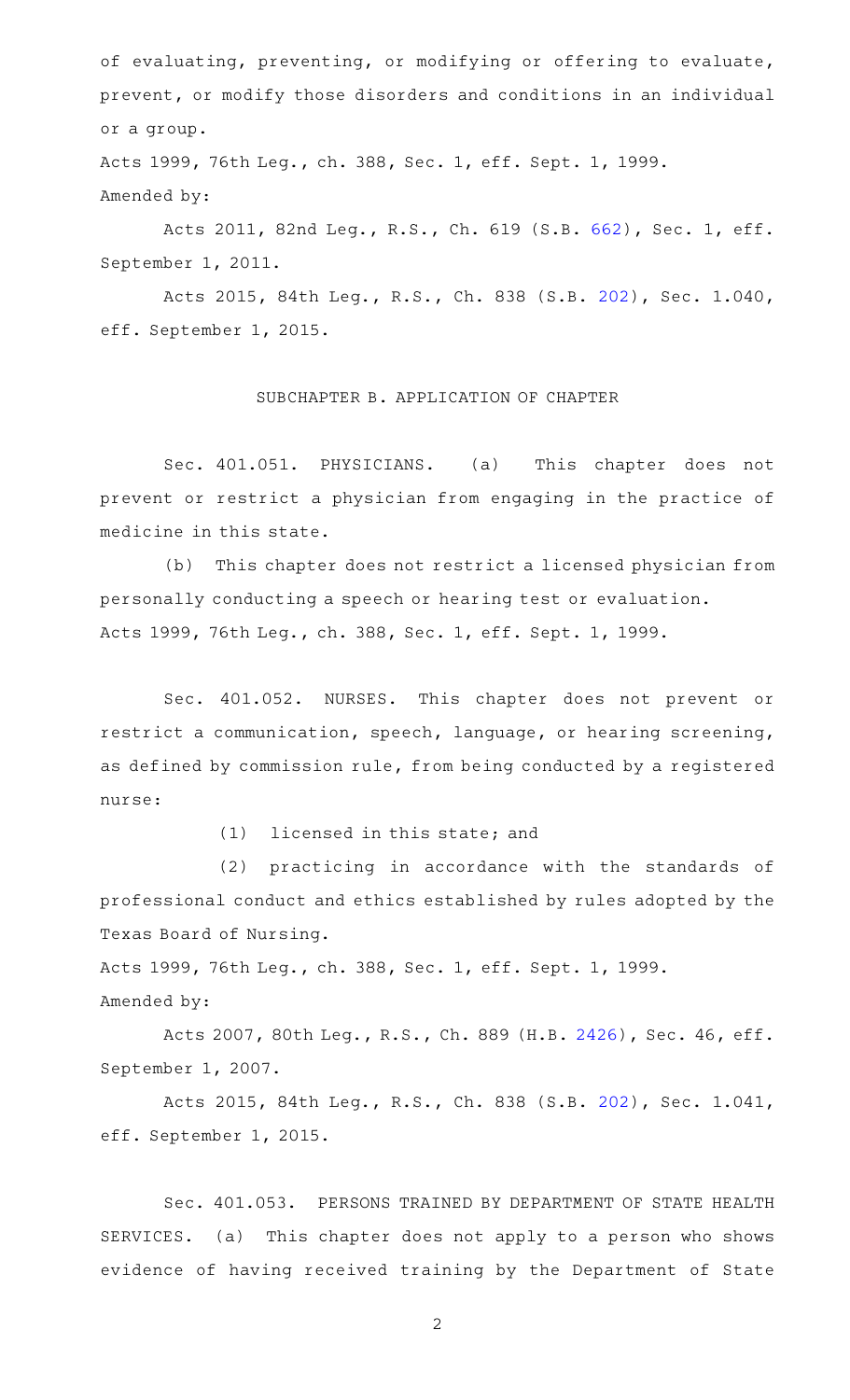Health Services in a communication, speech, language, or hearing screening training program approved by that department if the person 's activity is limited to screening as defined by commission rule.

(b) A person who has received training by the Department of State Health Services in a program under Subsection (a) may not:

(1) practice speech-language pathology or audiology; or

(2) represent that the person is a speech-language pathologist or audiologist.

Acts 1999, 76th Leg., ch. 388, Sec. 1, eff. Sept. 1, 1999. Amended by:

Acts 2015, 84th Leg., R.S., Ch. 838 (S.B. [202](http://www.legis.state.tx.us/tlodocs/84R/billtext/html/SB00202F.HTM)), Sec. 1.042, eff. September 1, 2015.

Sec. 401.054. PERSONS CERTIFIED BY TEXAS EDUCATION AGENCY. (a) This chapter does not prevent or restrict the activities and services or the use of an official title by a person who is certified in speech-language pathology by the Texas Education Agency if the person only performs speech-language pathology or audiology services as part of the person 's duties within an agency, institution, or organization under the jurisdiction of the Texas Education Agency.

(b) The Texas Education Agency certificate in speech-language pathology must require an applicant to:

(1) hold a master's degree in communicative disorders or the equivalent from a university program accredited by the American Speech-Language-Hearing Association; and

(2) pass a national examination in speech-language pathology or audiology approved by the department.

(c) A person affected by this section who performs work as a speech-language pathologist or audiologist in addition to performing the person 's duties within an agency, institution, or organization under the jurisdiction of the Texas Education Agency is required to hold a license issued by the department unless that work is limited to speech and hearing screening procedures performed without compensation.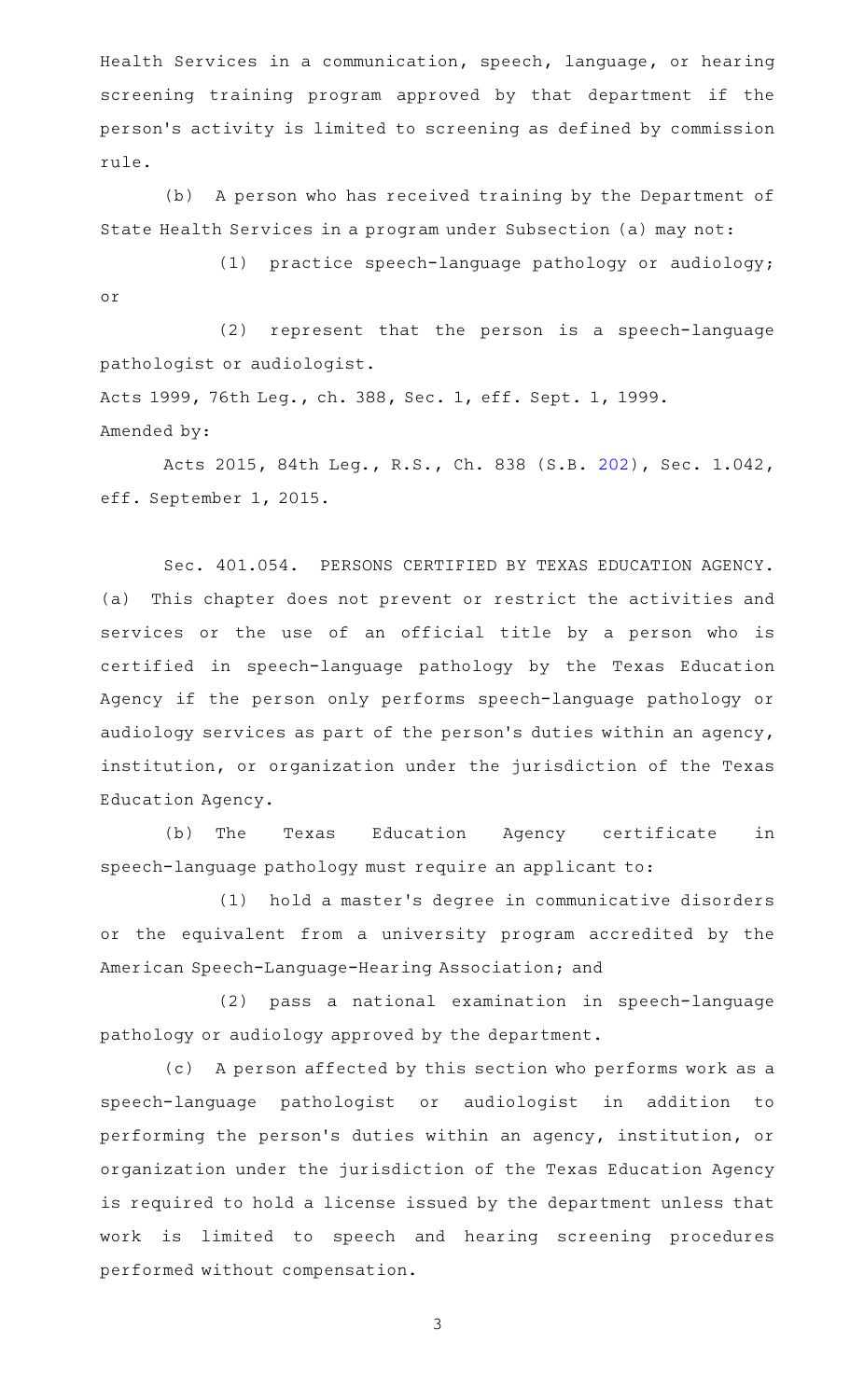(d) For the purposes of Subsection  $(b)(1)$ , an applicant's educational credentials are equivalent to a master's degree in communicative disorders if the credentials:

(1) consist of graduate-level course work and practicum from a program accredited by the American Speech-Language-Hearing Association; and

 $(2)$  meet requirements that are the same as those established by the department for a license in speech-language pathology or audiology.

(e) The clinical fellowship year experience or internship may not be a requirement for the Texas Education Agency certificate in speech-language pathology.

Acts 1999, 76th Leg., ch. 388, Sec. 1, eff. Sept. 1, 1999. Amended by:

Acts 2015, 84th Leg., R.S., Ch. 838 (S.B. [202](http://www.legis.state.tx.us/tlodocs/84R/billtext/html/SB00202F.HTM)), Sec. 1.043, eff. September 1, 2015.

Sec. 401.055. UNIVERSITY OR COLLEGE TEACHERS. This chapter does not restrict the use of an official title by a person teaching in a university or college training program, if the person:

(1) is not engaged in the practice of speech-language pathology or audiology; and

(2) does not supervise a person engaged in the practice of speech-language pathology or audiology. Acts 1999, 76th Leg., ch. 388, Sec. 1, eff. Sept. 1, 1999.

Sec. 401.056. STUDENTS. This chapter does not restrict the activities and services of a student pursuing a course of study leading to a degree in speech-language pathology or audiology at a college or university accredited by the Southern Association of Colleges and Universities or its equivalent if:

(1) the activities and services are part of the student 's supervised course of study;

(2) the student is supervised by a person licensed under this chapter; and

(3) the student is designated as a "Speech-Language Pathology Trainee," an "Audiology Trainee," or by another title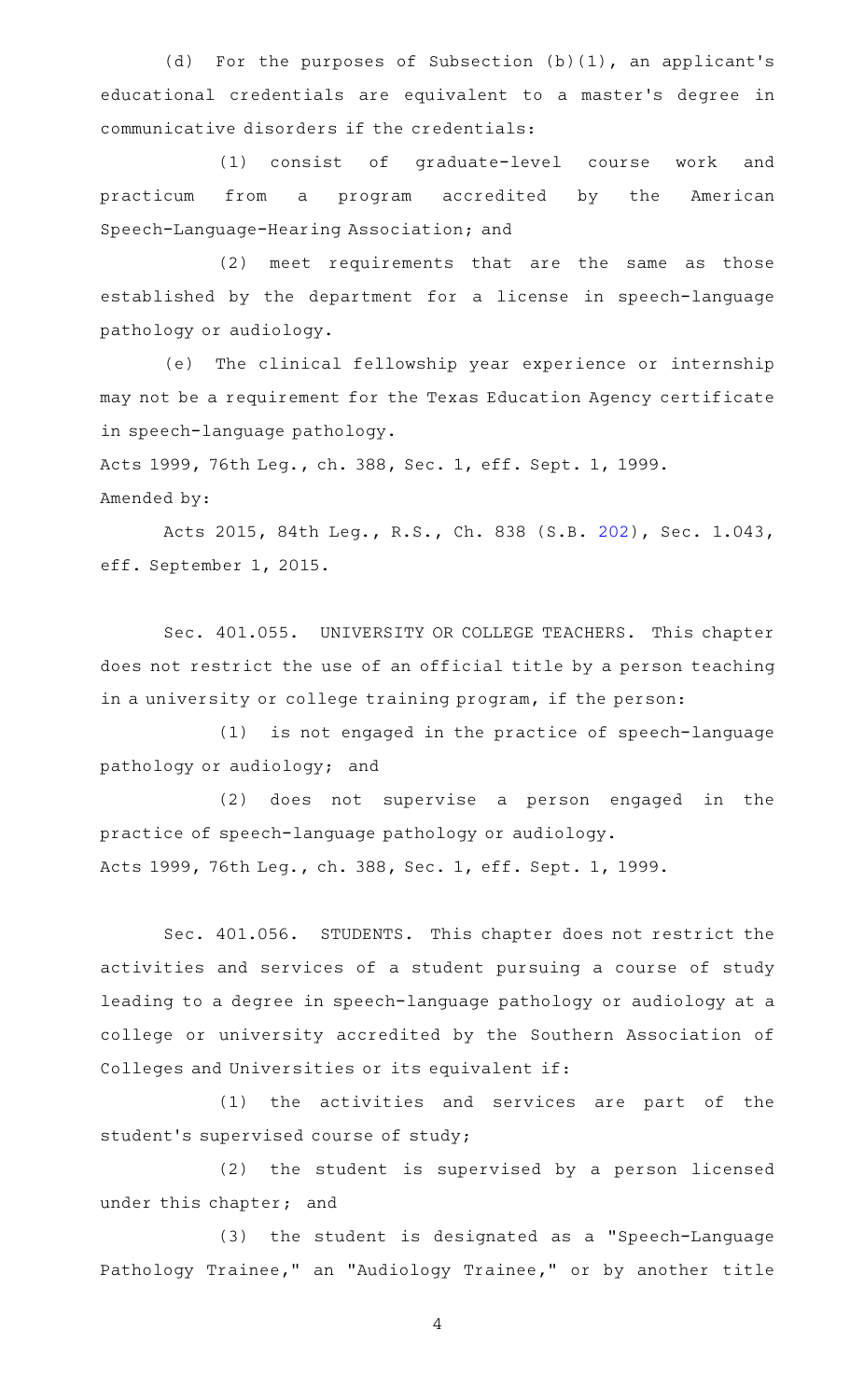that clearly indicates the student 's professional preparation status.

Acts 1999, 76th Leg., ch. 388, Sec. 1, eff. Sept. 1, 1999.

Sec. 401.057. HEARING CONSERVATION PROGRAM. This chapter does not prevent a person in an industrial setting from engaging in hearing testing as a part of a hearing conservation program in compliance with federal Occupational Safety and Health Administration regulations.

Acts 1999, 76th Leg., ch. 388, Sec. 1, eff. Sept. 1, 1999. Amended by:

Acts 2013, 83rd Leg., R.S., Ch. 40 (S.B. [312](http://www.legis.state.tx.us/tlodocs/83R/billtext/html/SB00312F.HTM)), Sec. 1, eff. September 1, 2013.

Sec. 401.058. APPLICATION TO HEARING INSTRUMENT FITTERS AND DISPENSERS. (a) This chapter does not prevent or restrict a person licensed under Chapter [402](http://www.statutes.legis.state.tx.us/GetStatute.aspx?Code=OC&Value=402) from engaging in the practice of fitting and dispensing hearing instruments.

(b) This chapter does not prohibit a fitter and dispenser of hearing instruments licensed under Chapter [402](http://www.statutes.legis.state.tx.us/GetStatute.aspx?Code=OC&Value=402) from measuring human hearing by any means, including an audiometer, to make a selection, adaptation, or sale of a hearing instrument, including:

(1) making impressions for earmolds to be used as part of a hearing instrument; and

(2) providing post-fitting counseling to fit and dispense hearing instruments.

(c) A person who is not an audiologist who is licensed to fit and dispense hearing instruments under Chapter [402](http://www.statutes.legis.state.tx.us/GetStatute.aspx?Code=OC&Value=402) may not:

(1) practice speech-language pathology or audiology; or

(2) represent that the person is a speech-language pathologist or audiologist by the use of any term restricted by this chapter.

Acts 1999, 76th Leg., ch. 388, Sec. 1, eff. Sept. 1, 1999.

Sec. 401.059. APPLICATION TO OTHER LICENSED PROFESSIONALS. This chapter does not prevent a person licensed in this state under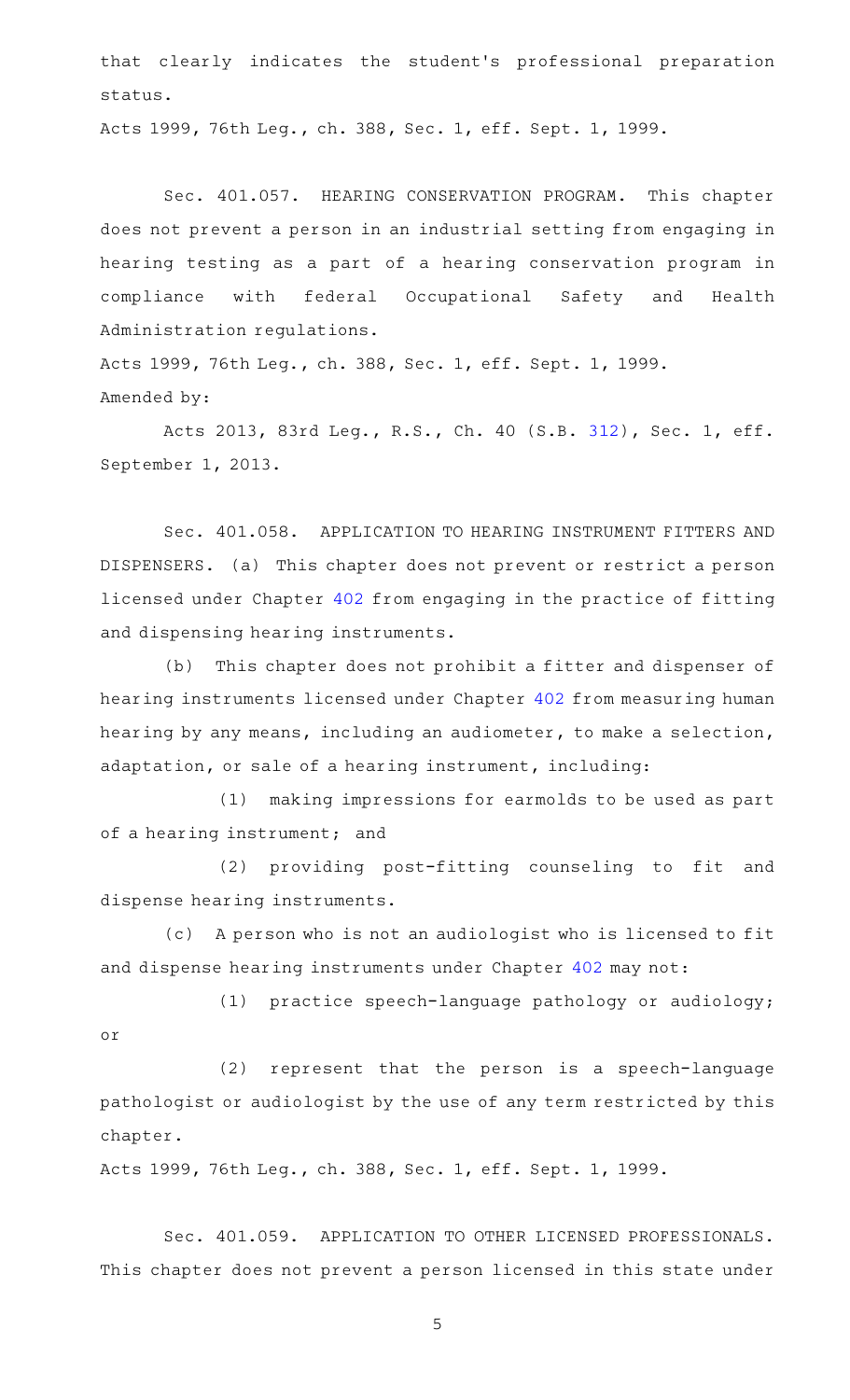another law from engaging in the profession for which the person is licensed.

Acts 1999, 76th Leg., ch. 388, Sec. 1, eff. Sept. 1, 1999.

Sec. 401.060. MEDICAL PRACTICE. This chapter does not permit a person to perform an act that violates Subtitle B. Acts 1999, 76th Leg., ch. 388, Sec. 1, eff. Sept. 1, 1999.

# SUBCHAPTER C. SPEECH-LANGUAGE PATHOLOGISTS AND AUDIOLOGISTS ADVISORY BOARD

Sec. 401.102. ADVISORY BOARD MEMBERSHIP. (a) The advisory board consists of nine members appointed by the presiding officer of the commission with the approval of the commission as follows:

(1) three audiologist members;

- (2) three speech-language pathologist members; and
- (3) three members who represent the public.

(b) Advisory board members must:

(1) be from the various geographic regions of the state; and

(2) be from varying employment settings.

(c) The advisory board members appointed under Subsections (a)(1) and (2) must:

(1) have been engaged in teaching, research, or providing services in speech-language pathology or audiology for at least five years; and

(2) be licensed under this chapter.

(d) One of the public advisory board members must be a physician licensed in this state and certified in otolaryngology or pediatrics.

(e) Appointments to the advisory board shall be made without regard to the race, creed, sex, religion, or national origin of the appointee.

Acts 1999, 76th Leg., ch. 388, Sec. 1, eff. Sept. 1, 1999. Amended by:

Acts 2015, 84th Leg., R.S., Ch. 838 (S.B. [202](http://www.legis.state.tx.us/tlodocs/84R/billtext/html/SB00202F.HTM)), Sec. 1.045, eff. September 1, 2015.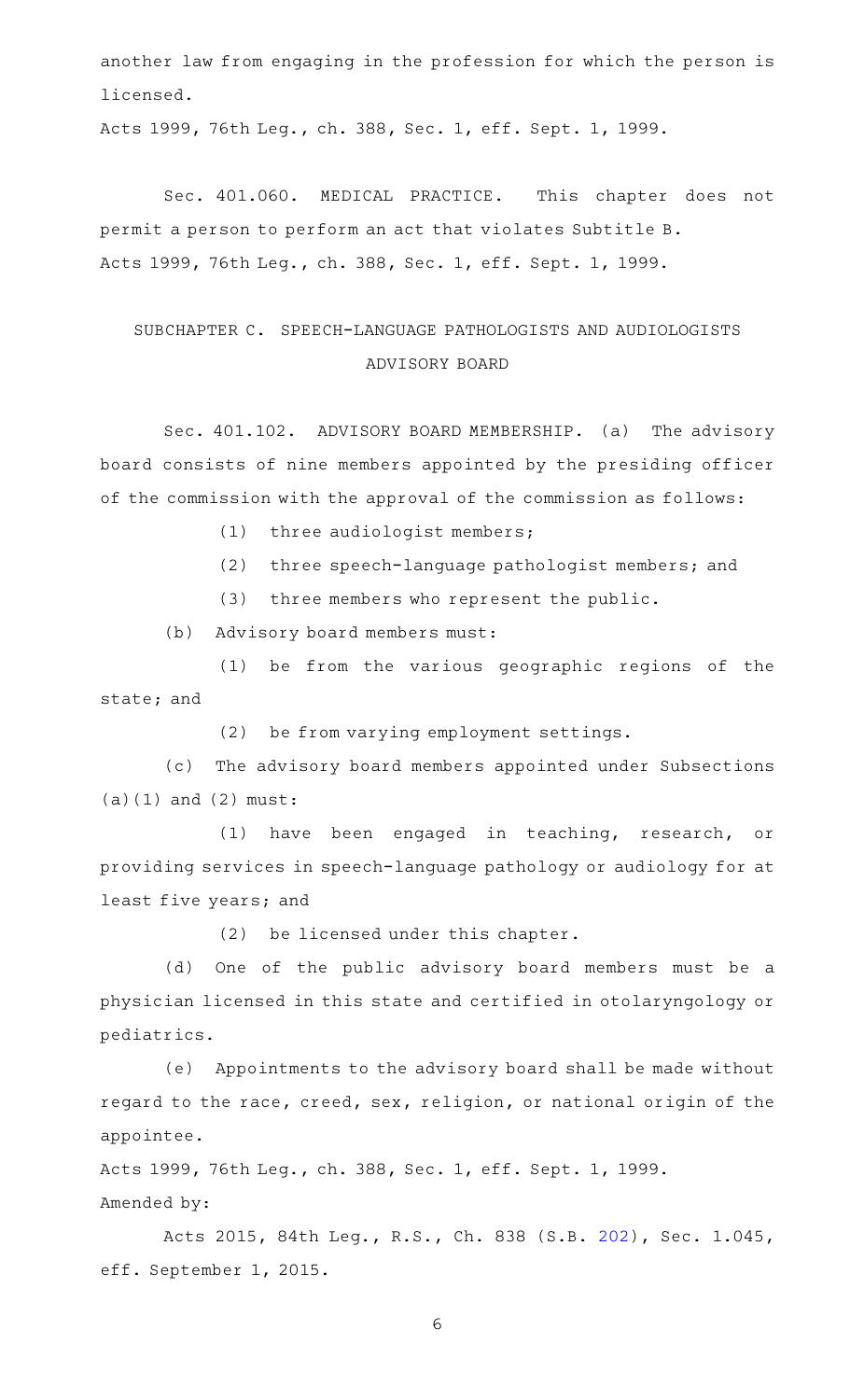Acts 2017, 85th Leg., R.S., Ch. 1105 (H.B. [4007](http://www.legis.state.tx.us/tlodocs/85R/billtext/html/HB04007F.HTM)), Sec. 2.001, eff. September 1, 2017.

Sec. 401.10205. DUTIES OF ADVISORY BOARD. The advisory board shall provide advice and recommendations to the department on technical matters relevant to the administration of this chapter. Added by Acts 2015, 84th Leg., R.S., Ch. 838 (S.B. [202\)](http://www.legis.state.tx.us/tlodocs/84R/billtext/html/SB00202F.HTM), Sec. 1.046, eff. September 1, 2015.

Sec. 401.105. TERMS; VACANCIES. (a) Members are appointed for staggered six-year terms. The terms of three members expire September 1 of each odd-numbered year.

(b) If a vacancy occurs during a member's term, the presiding officer of the commission, with the commission 's approval, shall appoint a replacement who meets the qualifications for the vacant position to serve for the remainder of the term. Acts 1999, 76th Leg., ch. 388, Sec. 1, eff. Sept. 1, 1999. Amended by:

Acts 2015, 84th Leg., R.S., Ch. 838 (S.B. [202](http://www.legis.state.tx.us/tlodocs/84R/billtext/html/SB00202F.HTM)), Sec. 1.047, eff. September 1, 2015.

Acts 2015, 84th Leg., R.S., Ch. 838 (S.B. [202](http://www.legis.state.tx.us/tlodocs/84R/billtext/html/SB00202F.HTM)), Sec. 1.048, eff. September 1, 2015.

Sec. 401.107. PRESIDING OFFICER. (a) The presiding officer of the commission shall designate a member of the advisory board to serve as the presiding officer of the advisory board for a term of one year.

(b) The presiding officer of the advisory board may vote on any matter before the advisory board. Acts 1999, 76th Leg., ch. 388, Sec. 1, eff. Sept. 1, 1999. Amended by:

Acts 2011, 82nd Leg., R.S., Ch. 619 (S.B. [662](http://www.legis.state.tx.us/tlodocs/82R/billtext/html/SB00662F.HTM)), Sec. 6, eff. September 1, 2011.

Acts 2015, 84th Leg., R.S., Ch. 838 (S.B. [202](http://www.legis.state.tx.us/tlodocs/84R/billtext/html/SB00202F.HTM)), Sec. 1.049, eff. September 1, 2015.

Sec. 401.108. MEETINGS. The advisory board shall meet at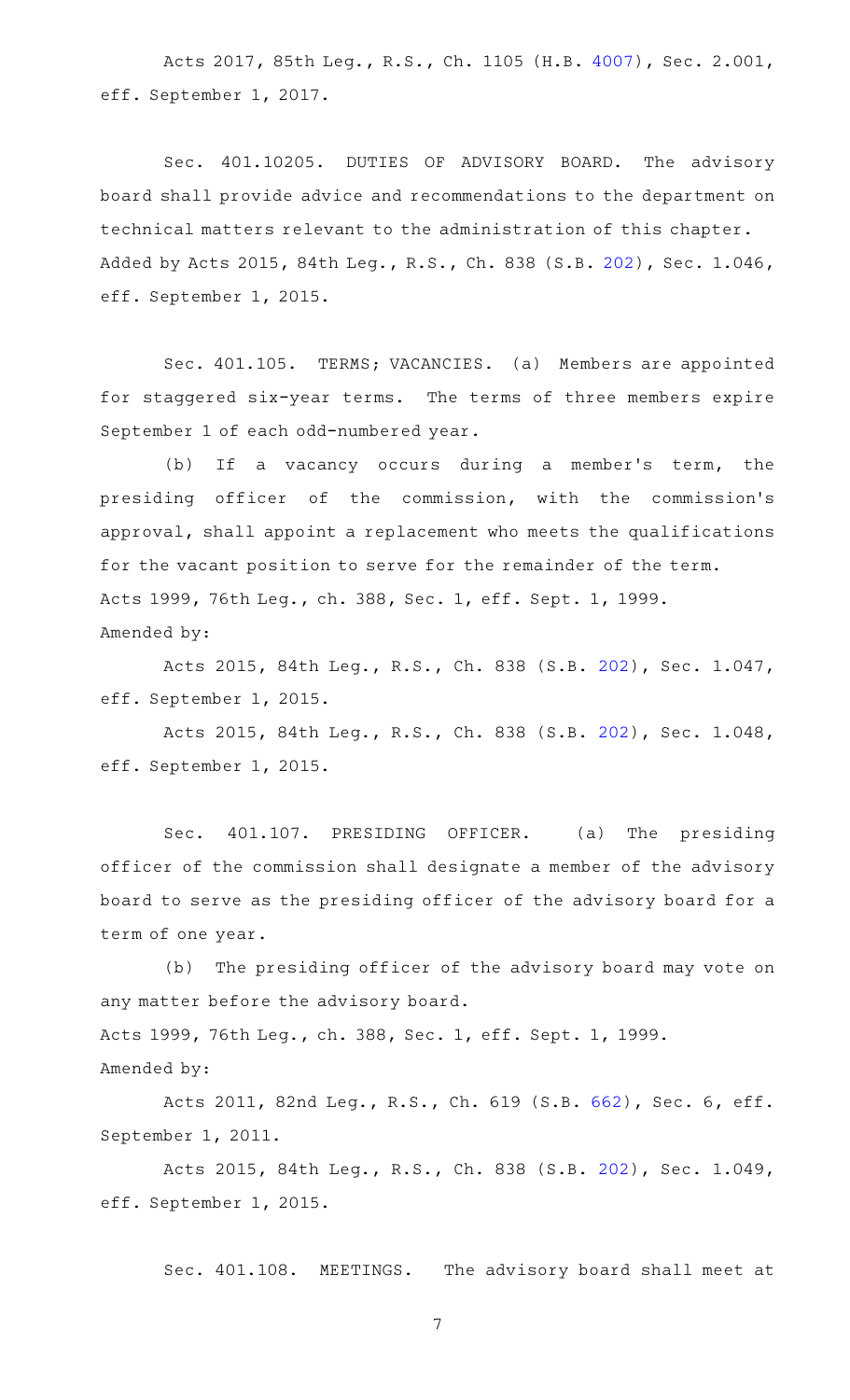the call of the presiding officer of the commission or the executive director.

Acts 1999, 76th Leg., ch. 388, Sec. 1, eff. Sept. 1, 1999. Amended by:

Acts 2015, 84th Leg., R.S., Ch. 838 (S.B. [202](http://www.legis.state.tx.us/tlodocs/84R/billtext/html/SB00202F.HTM)), Sec. 1.050, eff. September 1, 2015.

# SUBCHAPTER E. POWERS AND DUTIES

Sec. 401.201. GENERAL POWERS AND DUTIES.

(a) The executive director shall administer and enforce this chapter.

(a-1) The department shall:

(1) evaluate the qualifications of license applicants;

(2) provide for the examination of license applicants;

(3) in connection with a hearing under this chapter, issue subpoenas, examine witnesses, and administer oaths under the laws of this state; and

(4) investigate persons engaging in practices that violate this chapter.

(b) Repealed by Acts 2015, 84th Leg., R.S., Ch. 838 , Sec. 1.222(35), eff. September 1, 2015.

Acts 1999, 76th Leg., ch. 388, Sec. 1, eff. Sept. 1, 1999. Amended by Acts 2001, 77th Leg., ch. 1420, Sec. 14.171(a), eff. Sept. 1, 2001.

Amended by:

Acts 2015, 84th Leg., R.S., Ch. 838 (S.B. [202](http://www.legis.state.tx.us/tlodocs/84R/billtext/html/SB00202F.HTM)), Sec. 1.052, eff. September 1, 2015.

Acts 2015, 84th Leg., R.S., Ch. 838 (S.B. [202\)](http://www.legis.state.tx.us/tlodocs/84R/billtext/html/SB00202F.HTM), Sec. 1.222(35), eff. September 1, 2015.

Sec. 401.202. STANDARDS OF ETHICAL PRACTICE. The commission shall adopt rules under this chapter that establish standards of ethical practice. Acts 1999, 76th Leg., ch. 388, Sec. 1, eff. Sept. 1, 1999.

Amended by: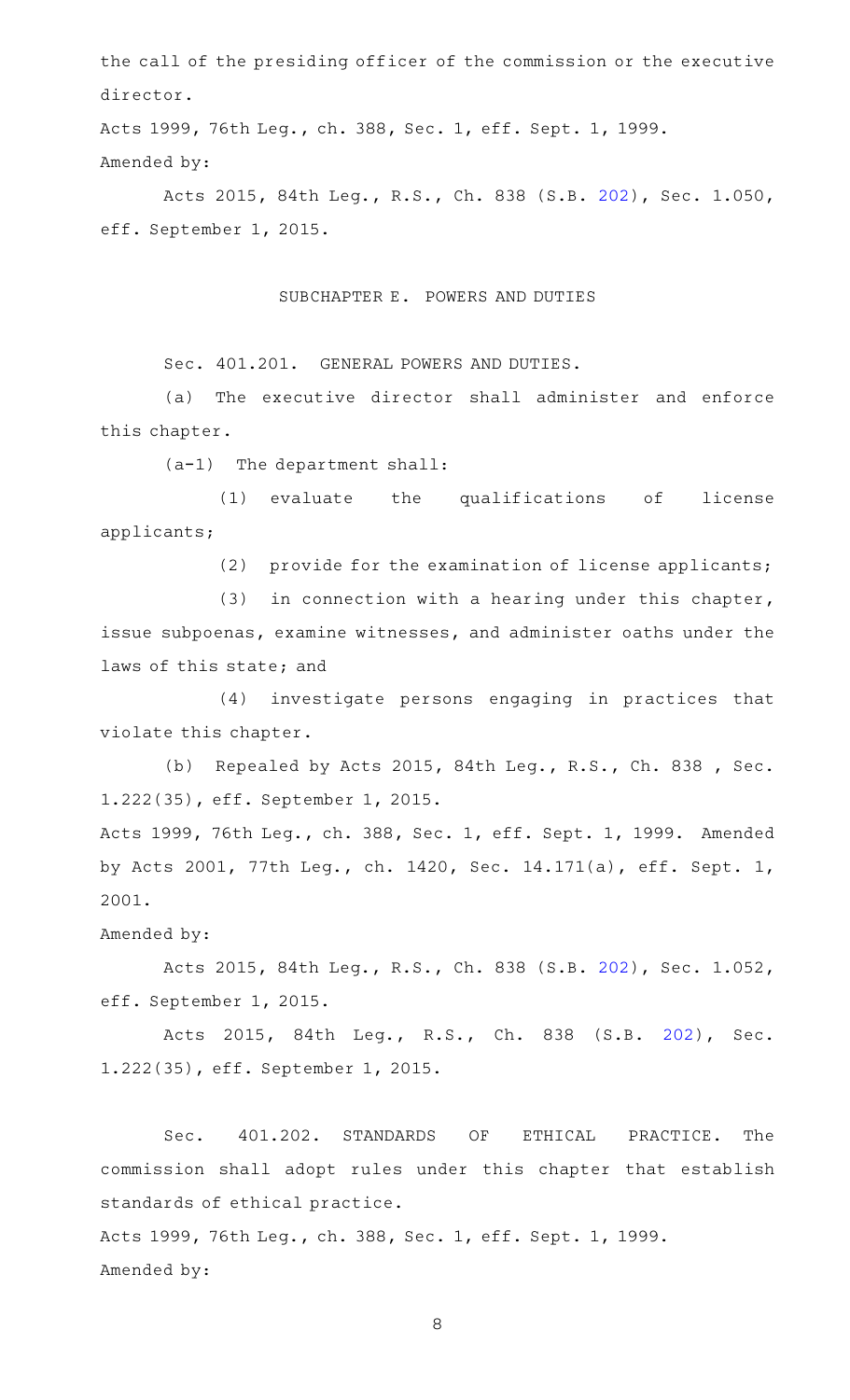Acts 2015, 84th Leg., R.S., Ch. 838 (S.B. [202](http://www.legis.state.tx.us/tlodocs/84R/billtext/html/SB00202F.HTM)), Sec. 1.053, eff. September 1, 2015.

Sec. 401.2021. RULES FOR HEARING INSTRUMENTS. With the assistance of the advisory board and the Hearing Instrument Fitters and Dispensers Advisory Board, the commission shall adopt rules to establish requirements for each sale of a hearing instrument for purposes of this chapter and Chapter [402.](http://www.statutes.legis.state.tx.us/GetStatute.aspx?Code=OC&Value=402) The rules must:

 $(1)$  address:

(A) the information and other provisions required in each written contract for the purchase of a hearing instrument;

(B) records that must be retained under this chapter or Chapter [402;](http://www.statutes.legis.state.tx.us/GetStatute.aspx?Code=OC&Value=402) and

(C) guidelines for the 30-day trial period during which a person may cancel the purchase of a hearing instrument; and

(2) require that the written contract and 30-day trial period information provided to a purchaser of a hearing instrument be in plain language designed to be easily understood by the average consumer.

Added by Acts 2011, 82nd Leg., R.S., Ch. 619 (S.B. [662](http://www.legis.state.tx.us/tlodocs/82R/billtext/html/SB00662F.HTM)), Sec. 8, eff. September 1, 2011.

Amended by:

Acts 2015, 84th Leg., R.S., Ch. 838 (S.B. [202](http://www.legis.state.tx.us/tlodocs/84R/billtext/html/SB00202F.HTM)), Sec. 1.054, eff. September 1, 2015.

Sec. 401.203. ASSISTANCE FILING COMPLAINT. (a) Repealed by Acts 2015, 84th Leg., R.S., Ch. 838 , Sec. 1.222(36), eff. September 1, 2015.

(b) Repealed by Acts 2015, 84th Leg., R.S., Ch. 838, Sec. 1.222(36), eff. September 1, 2015.

(c) The department shall provide reasonable assistance to a person who wishes to file a complaint with the department regarding a person or activity regulated under this chapter.

Acts 1999, 76th Leg., ch. 388, Sec. 1, eff. Sept. 1, 1999. Amended by:

Acts 2015, 84th Leg., R.S., Ch. 838 (S.B. [202](http://www.legis.state.tx.us/tlodocs/84R/billtext/html/SB00202F.HTM)), Sec. 1.056,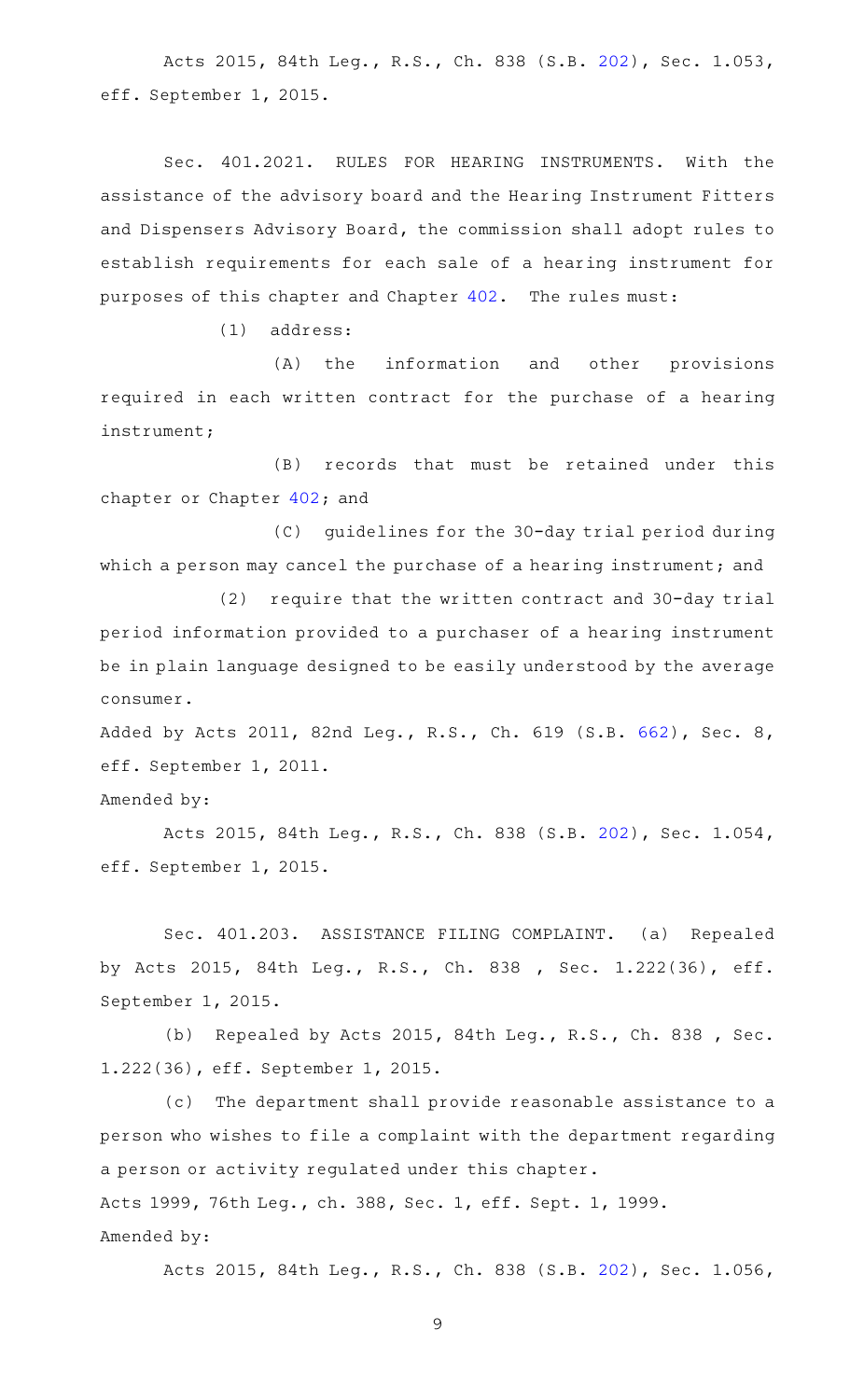eff. September 1, 2015.

Acts 2015, 84th Leg., R.S., Ch. 838 (S.B. [202](http://www.legis.state.tx.us/tlodocs/84R/billtext/html/SB00202F.HTM)), Sec. 1.057, eff. September 1, 2015.

Acts 2015, 84th Leg., R.S., Ch. 838 (S.B. [202\)](http://www.legis.state.tx.us/tlodocs/84R/billtext/html/SB00202F.HTM), Sec. 1.222(36), eff. September 1, 2015.

#### SUBCHAPTER F. PUBLIC ACCESS AND INFORMATION

Sec. 401.251. TELEPHONE NUMBER FOR COMPLAINTS. The department shall list with its regular telephone number any toll-free telephone number established under other state law that may be called to present a complaint about a health professional. Acts 1999, 76th Leg., ch. 388, Sec. 1, eff. Sept. 1, 1999. Amended by:

Acts 2015, 84th Leg., R.S., Ch. 838 (S.B. [202](http://www.legis.state.tx.us/tlodocs/84R/billtext/html/SB00202F.HTM)), Sec. 1.058, eff. September 1, 2015.

# SUBCHAPTER G. LICENSE REQUIREMENTS

Sec. 401.301. LICENSE REQUIRED. A person may not practice speech-language pathology or audiology or represent that the person is a speech-language pathologist or audiologist in this state unless the person holds a license under this chapter.

Acts 1999, 76th Leg., ch. 388, Sec. 1, eff. Sept. 1, 1999.

Sec. 401.302. ISSUANCE OF LICENSE. (a) The department shall issue a license to an applicant who meets the requirements of this chapter and who pays to the department the initial nonrefundable license fee.

(b) The department may issue to an applicant a license in either speech-language pathology or audiology.

(c) The department may issue a license in both speech-language pathology and audiology to an applicant.

(d) The commission by rule shall establish qualifications for dual licensing in speech-language pathology and audiology and may develop a full range of licensing options and establish rules for qualifications.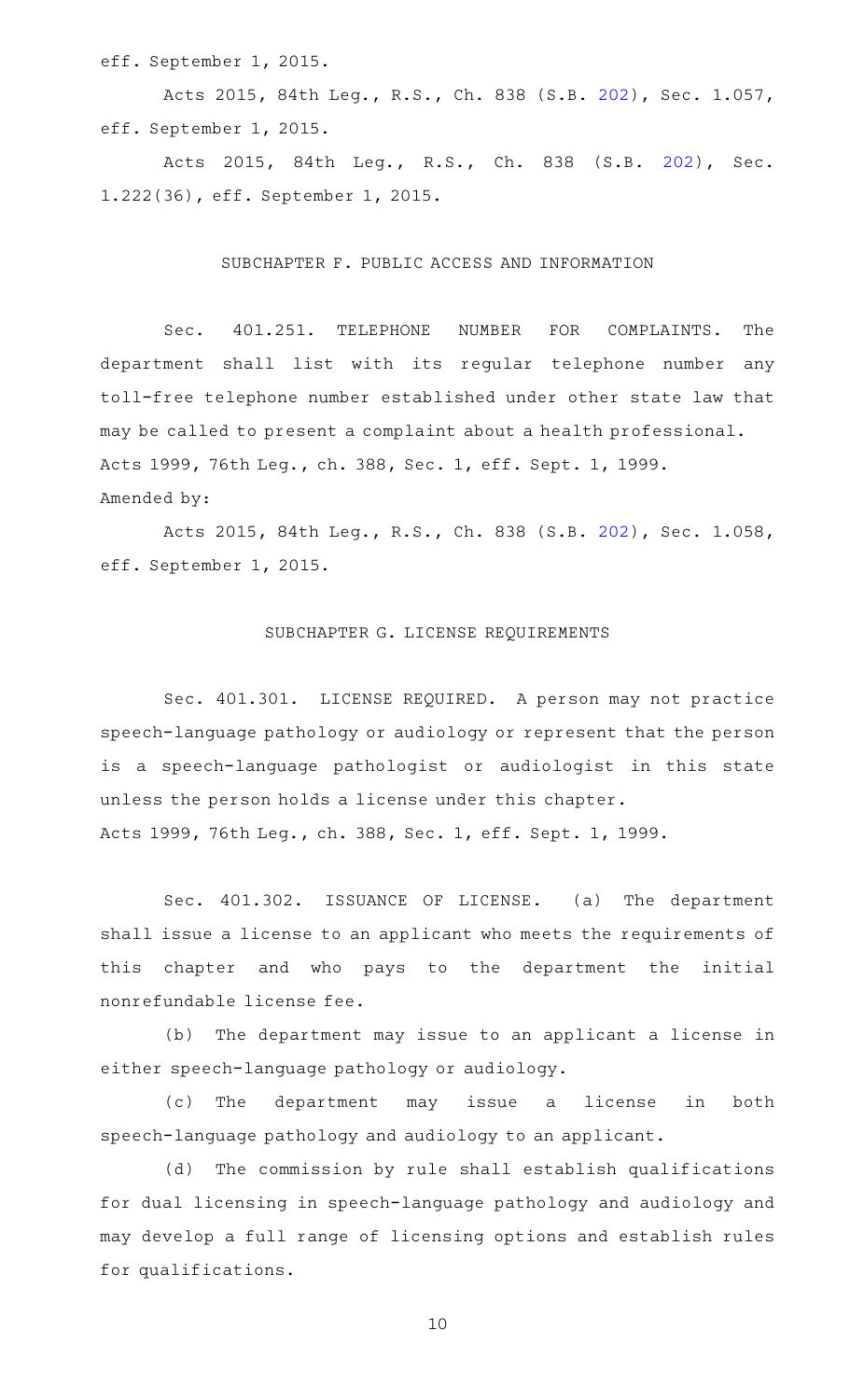Acts 1999, 76th Leg., ch. 388, Sec. 1, eff. Sept. 1, 1999. Amended by:

Acts 2015, 84th Leg., R.S., Ch. 838 (S.B. [202](http://www.legis.state.tx.us/tlodocs/84R/billtext/html/SB00202F.HTM)), Sec. 1.063, eff. September 1, 2015.

Sec. 401.303. LICENSE APPLICATION. (a) A person who desires a license under this chapter must apply to the department on a form and in the manner prescribed by the executive director.

(b) The application must be accompanied by a nonrefundable application fee.

Acts 1999, 76th Leg., ch. 388, Sec. 1, eff. Sept. 1, 1999. Amended by:

Acts 2015, 84th Leg., R.S., Ch. 838 (S.B. [202](http://www.legis.state.tx.us/tlodocs/84R/billtext/html/SB00202F.HTM)), Sec. 1.064, eff. September 1, 2015.

Sec. 401.304. APPLICANT ELIGIBILITY. (a) To be eligible for licensing as a speech-language pathologist or audiologist, an applicant must:

 $(1)$  if the application is for a license in:

(A) speech-language pathology, possess at least a master 's degree with a major in at least one of the areas of communicative sciences or disorders from a program accredited by a national accrediting organization that is approved by the commission or department and recognized by the United States secretary of education under the Higher Education Act of 1965 (20 U.S.C. Section 1001 et seq.) in an accredited or approved college or university; or

(B) audiology, possess at least a doctoral degree in audiology or a related hearing science from a program accredited by a national accrediting organization that is approved by the commission or department and recognized by the United States secretary of education under the Higher Education Act of 1965 (20 U.S.C. Section 1001 et seq.) in an accredited or approved college or university;

(2) submit a transcript from a public or private institution of higher learning showing successful completion of course work in amounts set by the commission by rule in: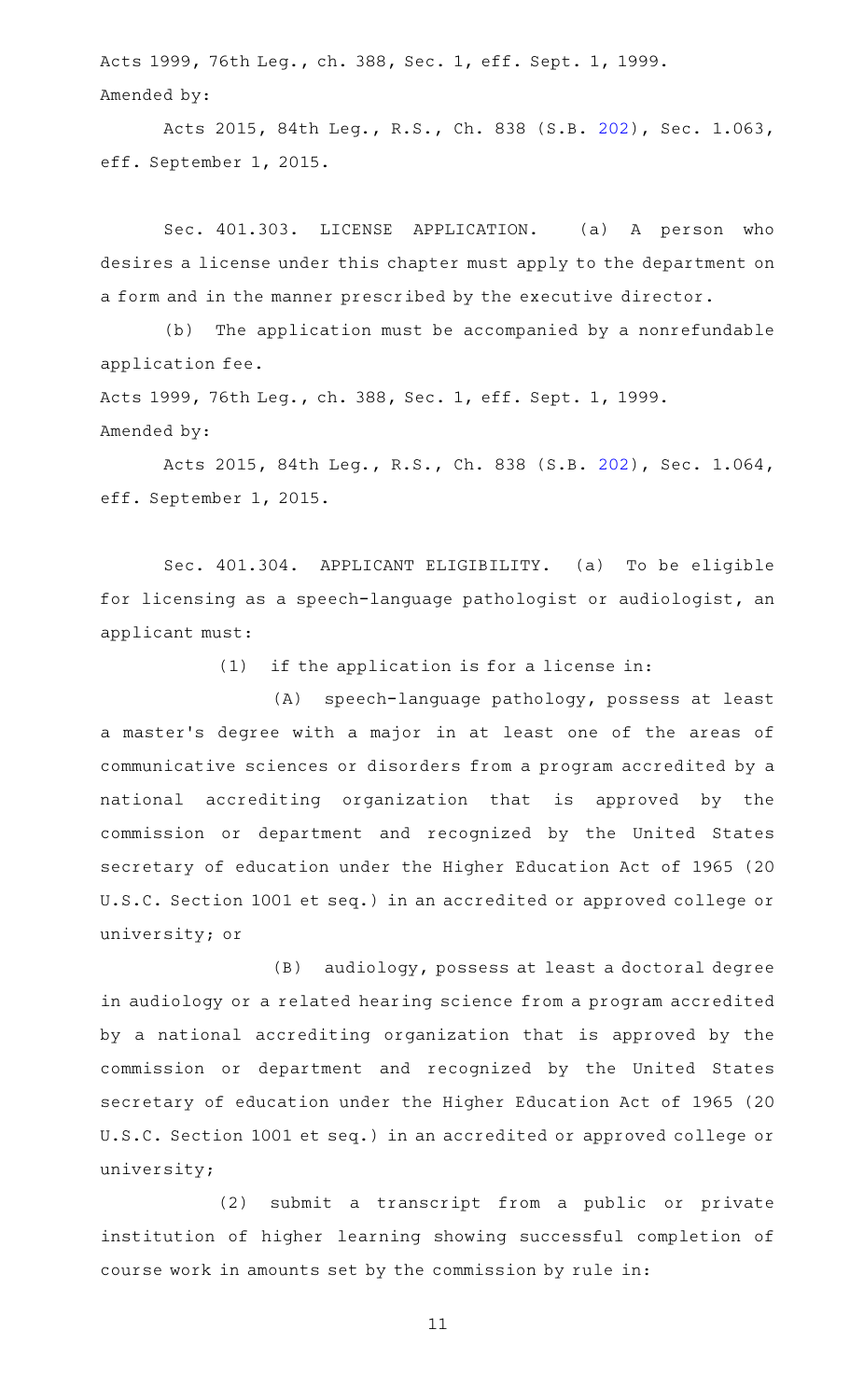(A) normal development and use of speech, language, and hearing;

(B) evaluation, habilitation, and rehabilitation of speech, language, and hearing disorders; and

(C) related fields that augment the work of clinical practitioners of speech-language pathology and audiology;

(3) have successfully completed at least 36 semester hours in courses that are acceptable toward a graduate degree by the college or university in which the courses are taken, at least 24 of which must be in the professional area for which the license is requested;

(4) have completed the minimum number of hours, established by the commission by rule, of supervised clinical experience with persons who present a variety of communication disorders; and

(5) have completed the full-time supervised professional experience, as defined by commission rule, in which clinical work has been accomplished in the major professional area for which the license is being sought.

(b) Clinical experience required under Subsection (a)(4) must be obtained:

(1) in the applicant's educational institution or in one of the institution 's cooperating programs; and

(2) under the supervision of a person holding a license to practice speech-language pathology or audiology.

(c) Supervised professional experience under Subsection (a)(5) must:

(1) be under the supervision of a qualified person acceptable to the department under guidelines approved by the commission; and

(2) begin after completion of the academic and clinical experience required by this section. Acts 1999, 76th Leg., ch. 388, Sec. 1, eff. Sept. 1, 1999. Amended by:

Acts 2011, 82nd Leg., R.S., Ch. 617 (S.B. [613](http://www.legis.state.tx.us/tlodocs/82R/billtext/html/SB00613F.HTM)), Sec. 1, eff. September 1, 2011.

Acts 2013, 83rd Leg., R.S., Ch. 40 (S.B. [312](http://www.legis.state.tx.us/tlodocs/83R/billtext/html/SB00312F.HTM)), Sec. 3, eff.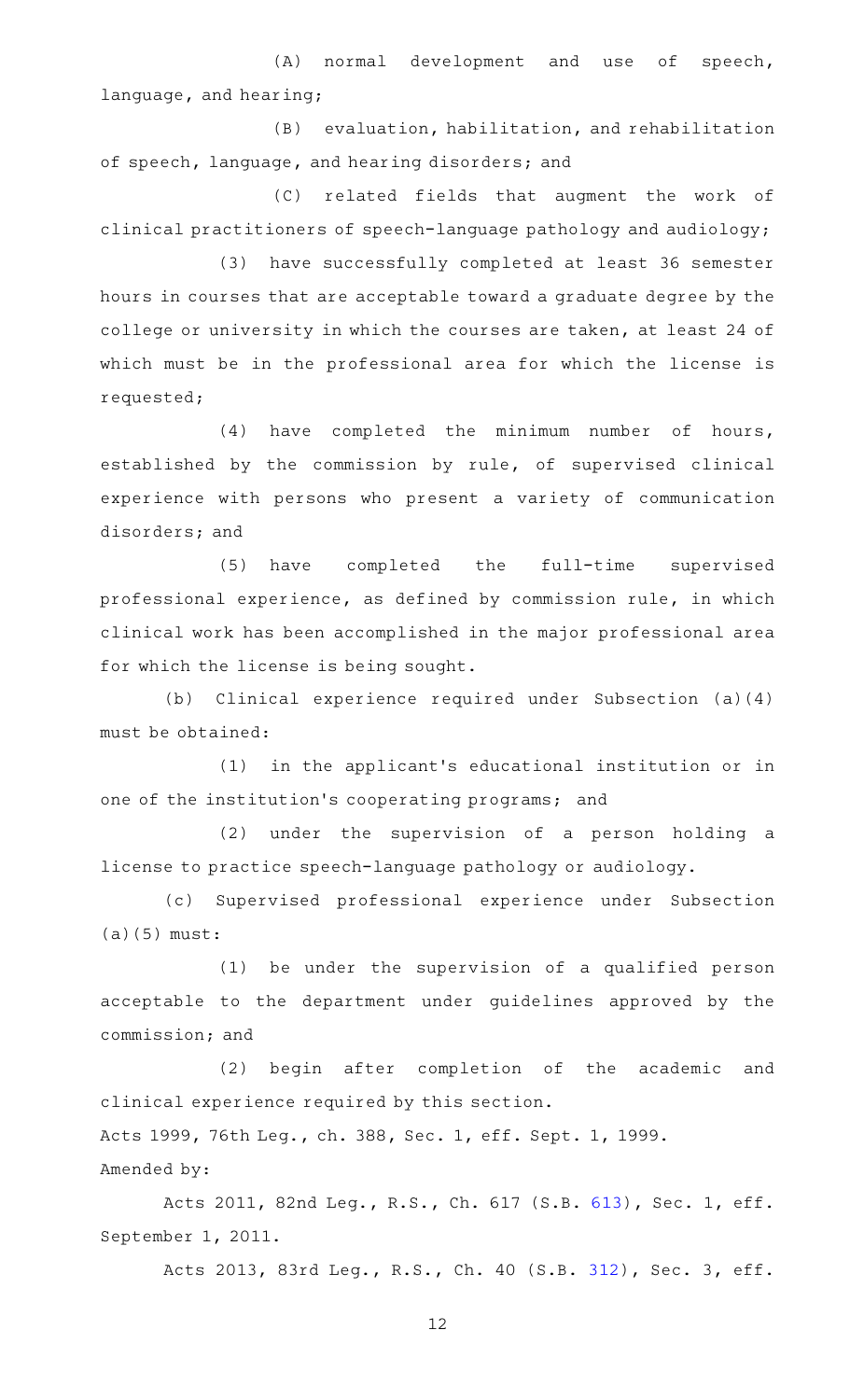September 1, 2013.

Acts 2015, 84th Leg., R.S., Ch. 838 (S.B. [202](http://www.legis.state.tx.us/tlodocs/84R/billtext/html/SB00202F.HTM)), Sec. 1.065, eff. September 1, 2015.

Sec. 401.3041. CRIMINAL HISTORY RECORD INFORMATION REQUIREMENT FOR LICENSE ISSUANCE. (a) The department shall require that an applicant for a license submit a complete and legible set of fingerprints, on a form prescribed by the department, to the department or to the Department of Public Safety for the purpose of obtaining criminal history record information from the Department of Public Safety and the Federal Bureau of Investigation.

(b) The department may not issue a license to a person who does not comply with the requirement of Subsection (a).

(c) The department shall conduct a criminal history check of each applicant for a license using information:

(1) provided by the individual under this section; and

(2) made available to the department by the Department of Public Safety, the Federal Bureau of Investigation, and any other criminal justice agency under Chapter [411,](http://www.statutes.legis.state.tx.us/GetStatute.aspx?Code=GV&Value=411) Government Code.

(d) The department may:

(1) enter into an agreement with the Department of Public Safety to administer a criminal history check required under this section; and

(2) authorize the Department of Public Safety to collect from each applicant the costs incurred by the Department of Public Safety in conducting the criminal history check.

Added by Acts 2011, 82nd Leg., R.S., Ch. 619 (S.B. [662](http://www.legis.state.tx.us/tlodocs/82R/billtext/html/SB00662F.HTM)), Sec. 9, eff. September 1, 2011.

Amended by:

Acts 2015, 84th Leg., R.S., Ch. 838 (S.B. [202](http://www.legis.state.tx.us/tlodocs/84R/billtext/html/SB00202F.HTM)), Sec. 1.066, eff. September 1, 2015.

Sec. 401.305. EXAMINATION. (a) To obtain a license, an applicant must:

 $(1)$  pass an examination approved by the commission by rule; and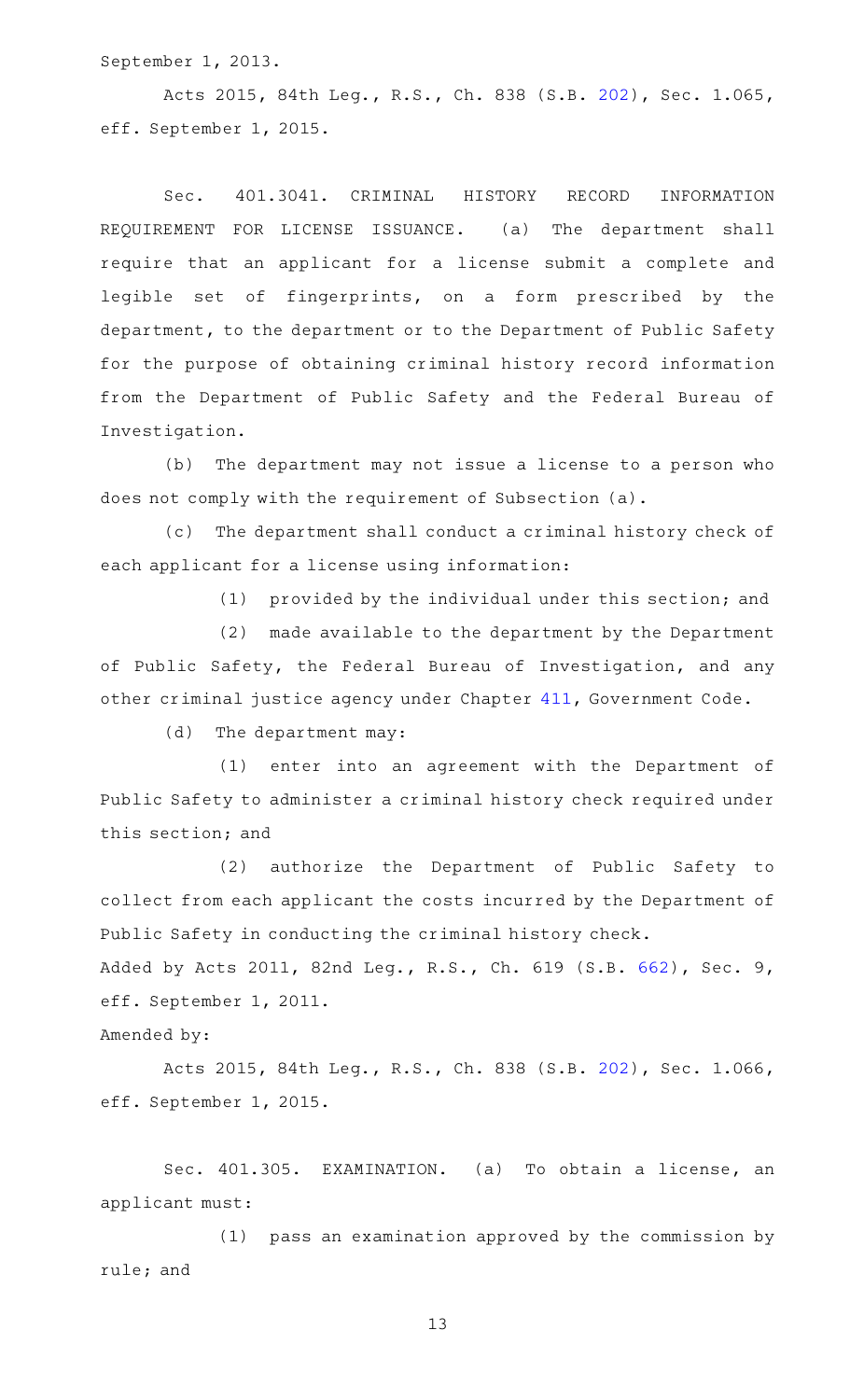(2) pay fees in a manner prescribed by the commission by rule.

(b) The department shall administer or provide for the administration of an examination at least twice each year.

 $(b-1)$  The commission by rule shall determine standards for acceptable performance on the examination.

(c) The commission by rule may:

(1) establish procedures for the administration of the examination; and

(2) require a written or oral examination, or both.

(d) The commission by rule may require the examination of an applicant in any theoretical or applied field of speech-language pathology or audiology it considers appropriate. The commission by rule may require the examination of an applicant on professional skills and judgment in the use of speech-language pathology or audiology techniques or methods.

Acts 1999, 76th Leg., ch. 388, Sec. 1, eff. Sept. 1, 1999. Amended by:

Acts 2015, 84th Leg., R.S., Ch. 838 (S.B. [202](http://www.legis.state.tx.us/tlodocs/84R/billtext/html/SB00202F.HTM)), Sec. 1.067, eff. September 1, 2015.

Acts 2017, 85th Leg., R.S., Ch. 1105 (H.B. [4007](http://www.legis.state.tx.us/tlodocs/85R/billtext/html/HB04007F.HTM)), Sec. 2.002, eff. September 1, 2017.

Sec. 401.308. PROVISIONAL LICENSE; CERTIFICATE OF CLINICAL COMPETENCE WAIVER. (a) The department may grant a provisional license to an applicant who:

 $(1)$  is licensed in good standing as a speech-language pathologist or an audiologist in another state that has licensing requirements that are substantially equivalent to the requirements of this chapter;

(2) has passed a national or other examination recognized by the department relating to speech-language pathology or audiology; and

(3) is sponsored by a license holder with whom the provisional license holder may practice under this section.

(b) An applicant for a provisional license may be excused from the requirement of Subsection (a)(3) if the department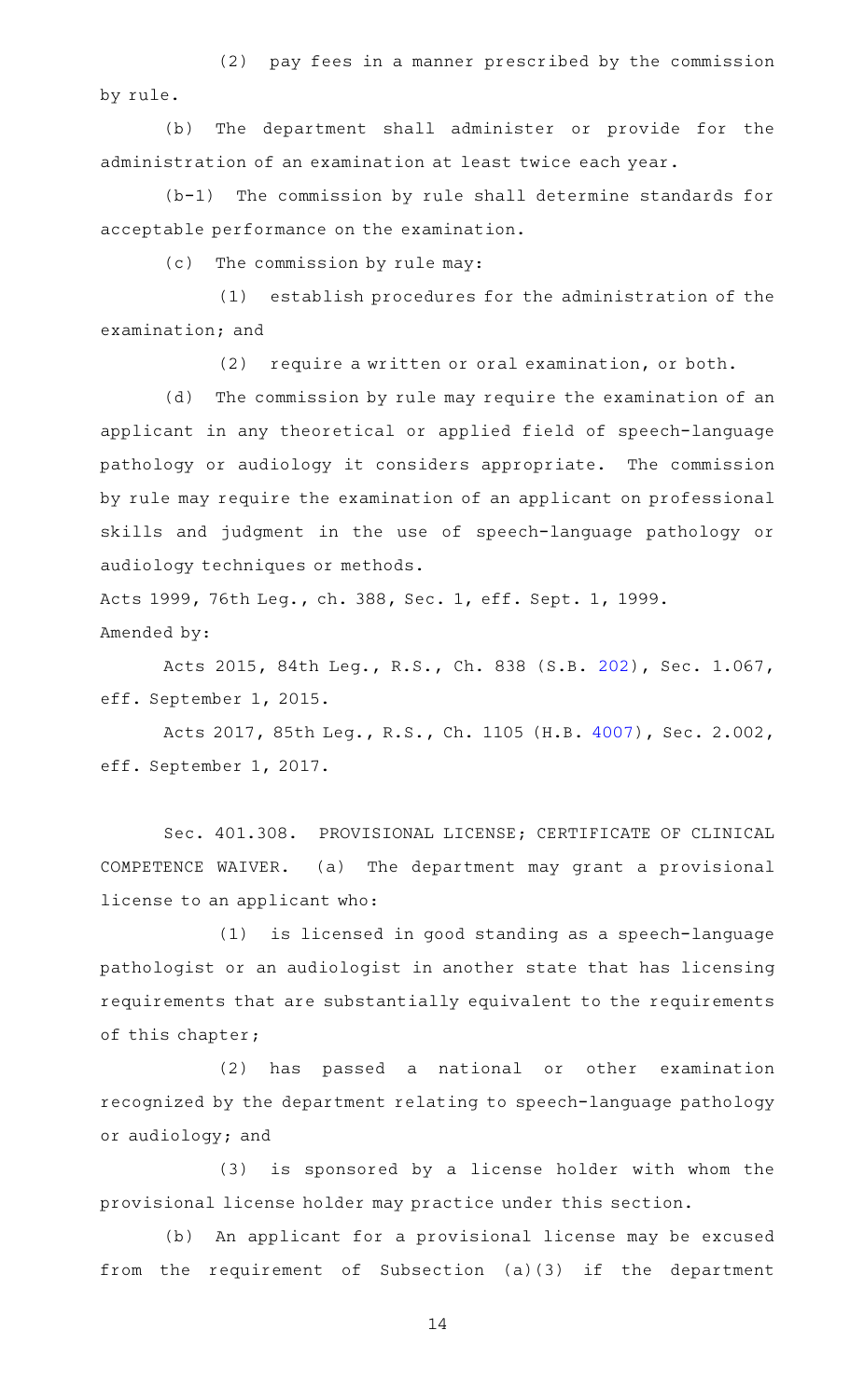determines that compliance with that requirement is a hardship to the applicant.

(c)AAA provisional license is valid until the date the department approves or denies the provisional license holder 's application for a license.

(d) The department shall issue a license under this chapter to a provisional license holder:

(1) who passes the examination required by Section [401.305;](http://www.statutes.legis.state.tx.us/GetStatute.aspx?Code=OC&Value=401.305)

(2) for whom the department verifies satisfaction of the academic and experience requirements for a license under this chapter; and

(3) who satisfies any other license requirements under this chapter.

(e) The department shall complete the processing of a provisional license holder 's application for a license not later than the 180th day after the date the provisional license is issued.

(f) The department may waive the examination requirement and issue a license to an applicant who holds the Certificate of Clinical Competence of the American Speech-Language-Hearing Association.

Acts 1999, 76th Leg., ch. 388, Sec. 1, eff. Sept. 1, 1999. Amended by:

Acts 2015, 84th Leg., R.S., Ch. 838 (S.B. [202](http://www.legis.state.tx.us/tlodocs/84R/billtext/html/SB00202F.HTM)), Sec. 1.069, eff. September 1, 2015.

Sec. 401.311. INTERN LICENSE. (a) A license applicant who has completed only the requirements of Sections  $401.304(a)(1)-(4)$  $401.304(a)(1)-(4)$ may be licensed as an intern under this chapter.

(b) An applicant who has successfully completed the academic and clinical requirements of Sections  $401.304(a)(1)-(4)$  $401.304(a)(1)-(4)$ but who has not had the degree officially conferred on the applicant may be licensed as an intern under this chapter.

(c) The commission by rule shall:

(1) prescribe the terms governing a person's practice as an intern under this section; and

(2) establish general guidelines and renewal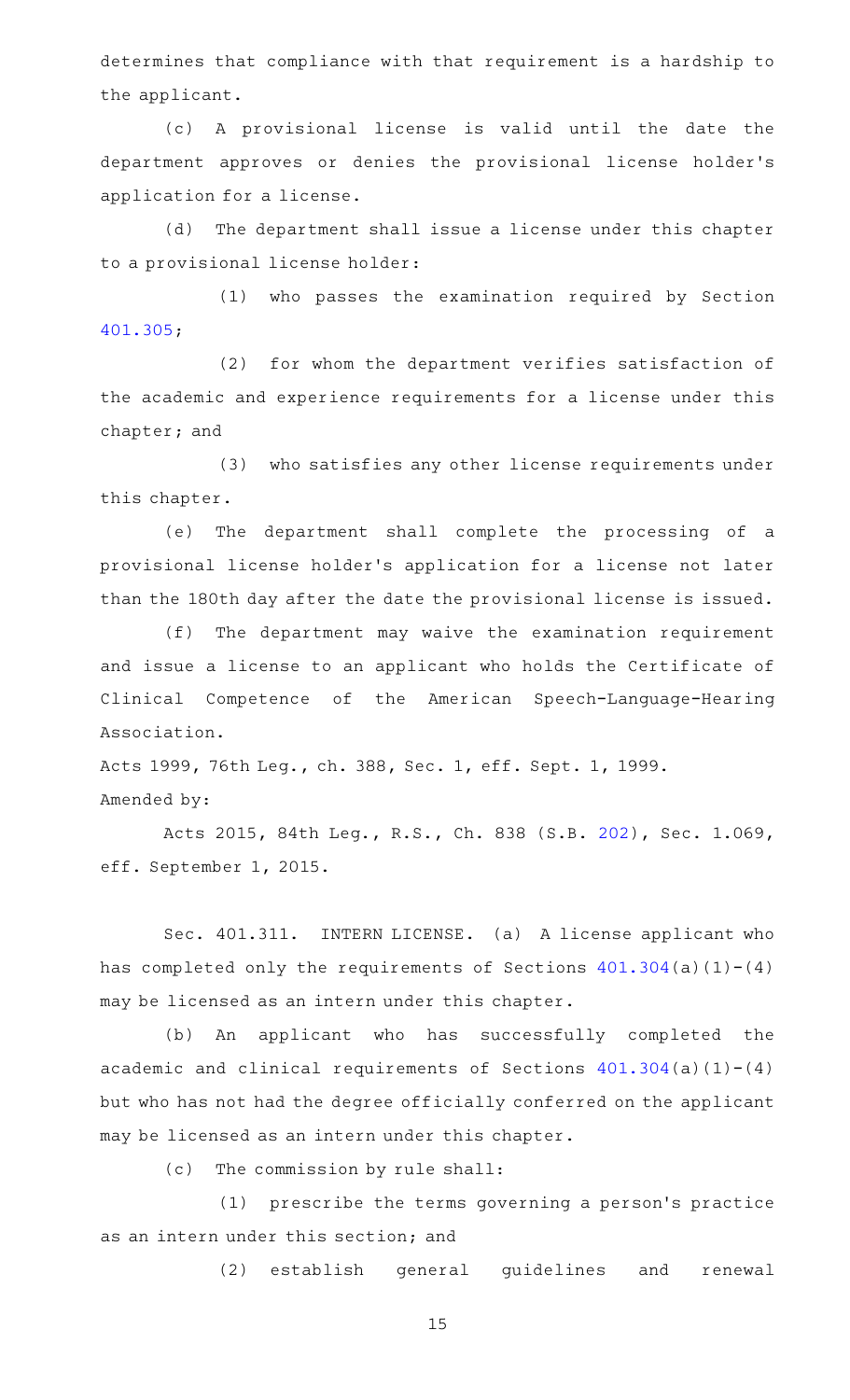procedures for the holder of an intern license. Acts 1999, 76th Leg., ch. 388, Sec. 1, eff. Sept. 1, 1999. Amended by:

Acts 2015, 84th Leg., R.S., Ch. 838 (S.B. [202](http://www.legis.state.tx.us/tlodocs/84R/billtext/html/SB00202F.HTM)), Sec. 1.071, eff. September 1, 2015.

Sec. 401.312. LICENSED ASSISTANTS. (a) The commission by rule may establish minimum qualifications for licensed assistants in speech-language pathology and in audiology.

(b) A licensed assistant in speech-language pathology or in audiology must meet the minimum qualifications established by the commission.

(c) A licensed assistant in speech-language pathology shall work under the direction of a licensed speech-language pathologist.

(d) The qualifications for licensing as a licensed assistant in speech-language pathology must be uniform and be less stringent than the requirements under this chapter for a speech-language pathologist license.

(e) A licensed assistant in audiology shall work under the direction of a licensed audiologist.

(f) The qualifications for licensing as a licensed assistant in audiology must be uniform and be less stringent than the requirements under this chapter for an audiologist license. Acts 1999, 76th Leg., ch. 388, Sec. 1, eff. Sept. 1, 1999. Amended by:

Acts 2015, 84th Leg., R.S., Ch. 838 (S.B. [202](http://www.legis.state.tx.us/tlodocs/84R/billtext/html/SB00202F.HTM)), Sec. 1.072, eff. September 1, 2015.

SUBCHAPTER H. LICENSE EXPIRATION AND RENEWAL

Sec. 401.351. LICENSE TERM. A license issued under this chapter is valid for two years.

Acts 1999, 76th Leg., ch. 388, Sec. 1, eff. Sept. 1, 1999.

Amended by:

Acts 2015, 84th Leg., R.S., Ch. 1 (S.B. [219](http://www.legis.state.tx.us/tlodocs/84R/billtext/html/SB00219F.HTM)), Sec. 5.048, eff. April 2, 2015.

Acts 2015, 84th Leg., R.S., Ch. 838 (S.B. [202](http://www.legis.state.tx.us/tlodocs/84R/billtext/html/SB00202F.HTM)), Sec. 1.073,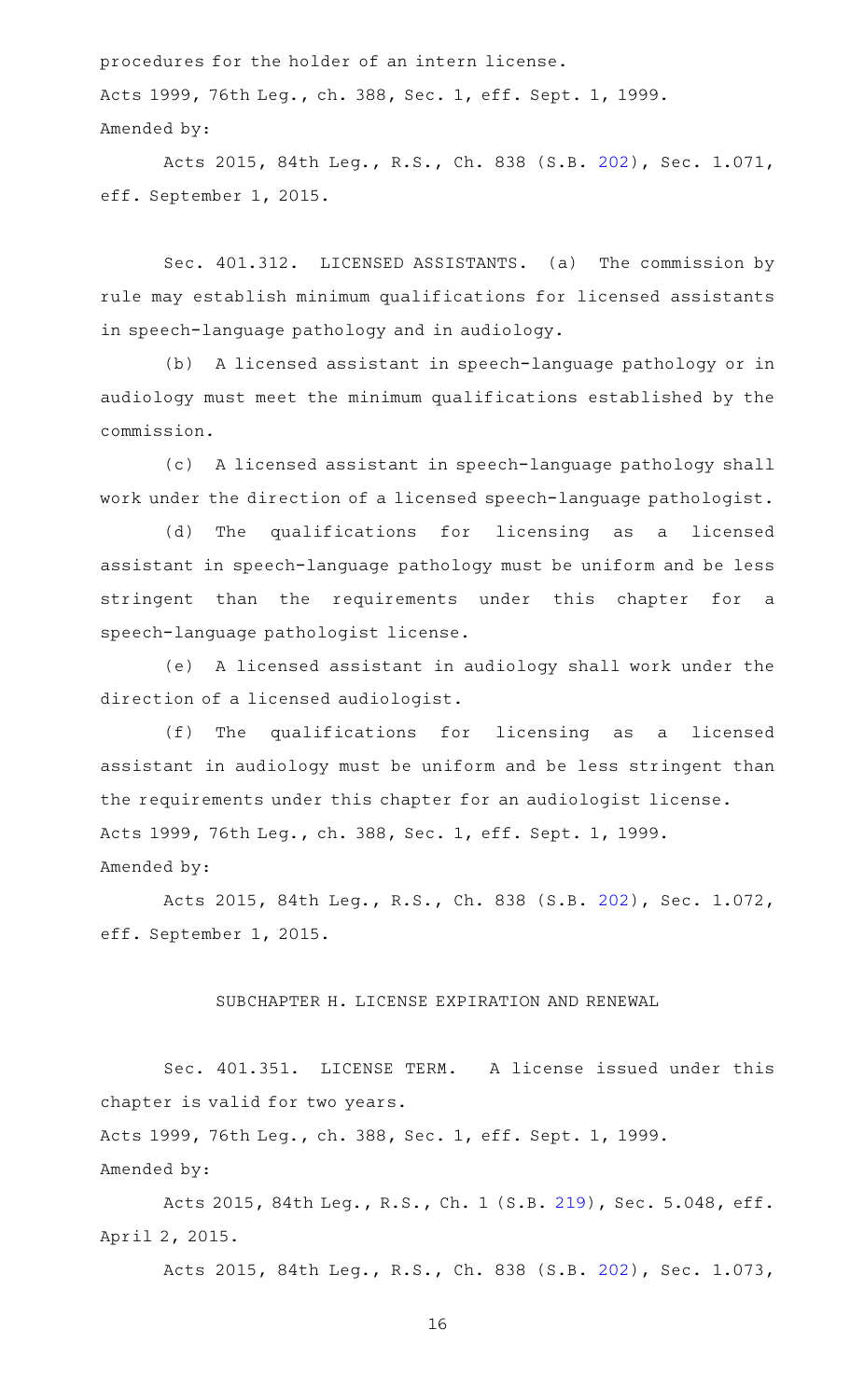eff. September 1, 2015.

Sec. 401.352. LICENSE RENEWAL. (a) Each licensed speech-language pathologist or audiologist must pay the nonrefundable fee for license renewal.

(b) Repealed by Acts 2015, 84th Leg., R.S., Ch. 838, Sec. 1.222(49), eff. September 1, 2015.

(c) Repealed by Acts 2015, 84th Leg., R.S., Ch. 838 , Sec. 1.222(49), eff. September 1, 2015.

Acts 1999, 76th Leg., ch. 388, Sec. 1, eff. Sept. 1, 1999. Amended by:

Acts 2015, 84th Leg., R.S., Ch. 1 (S.B. [219](http://www.legis.state.tx.us/tlodocs/84R/billtext/html/SB00219F.HTM)), Sec. 5.049, eff. April 2, 2015.

Acts 2015, 84th Leg., R.S., Ch. 838 (S.B. [202](http://www.legis.state.tx.us/tlodocs/84R/billtext/html/SB00202F.HTM)), Sec. 1.074, eff. September 1, 2015.

Acts 2015, 84th Leg., R.S., Ch. 838 (S.B. [202\)](http://www.legis.state.tx.us/tlodocs/84R/billtext/html/SB00202F.HTM), Sec. 1.222(49), eff. September 1, 2015.

## SUBCHAPTER I. PRACTICE BY LICENSE HOLDER

Sec. 401.401. AUDIOMETRIC TESTING. (a) If audiometric testing is not conducted in a stationary acoustical enclosure, sound-level measurements must be conducted at the time of the testing to ensure that ambient noise levels meet permissible standards for testing threshold to 20 dB based on the most recent American National Standards Institute "ears covered" octave band criteria for permissible ambient noise levels during audiometric testing.

(b)AAA dBa equivalent level may be used to determine compliance.

(c) The commission shall adopt rules necessary to enforce this section.

Acts 1999, 76th Leg., ch. 388, Sec. 1, eff. Sept. 1, 1999. Amended by:

Acts 2015, 84th Leg., R.S., Ch. 838 (S.B. [202](http://www.legis.state.tx.us/tlodocs/84R/billtext/html/SB00202F.HTM)), Sec. 1.076, eff. September 1, 2015.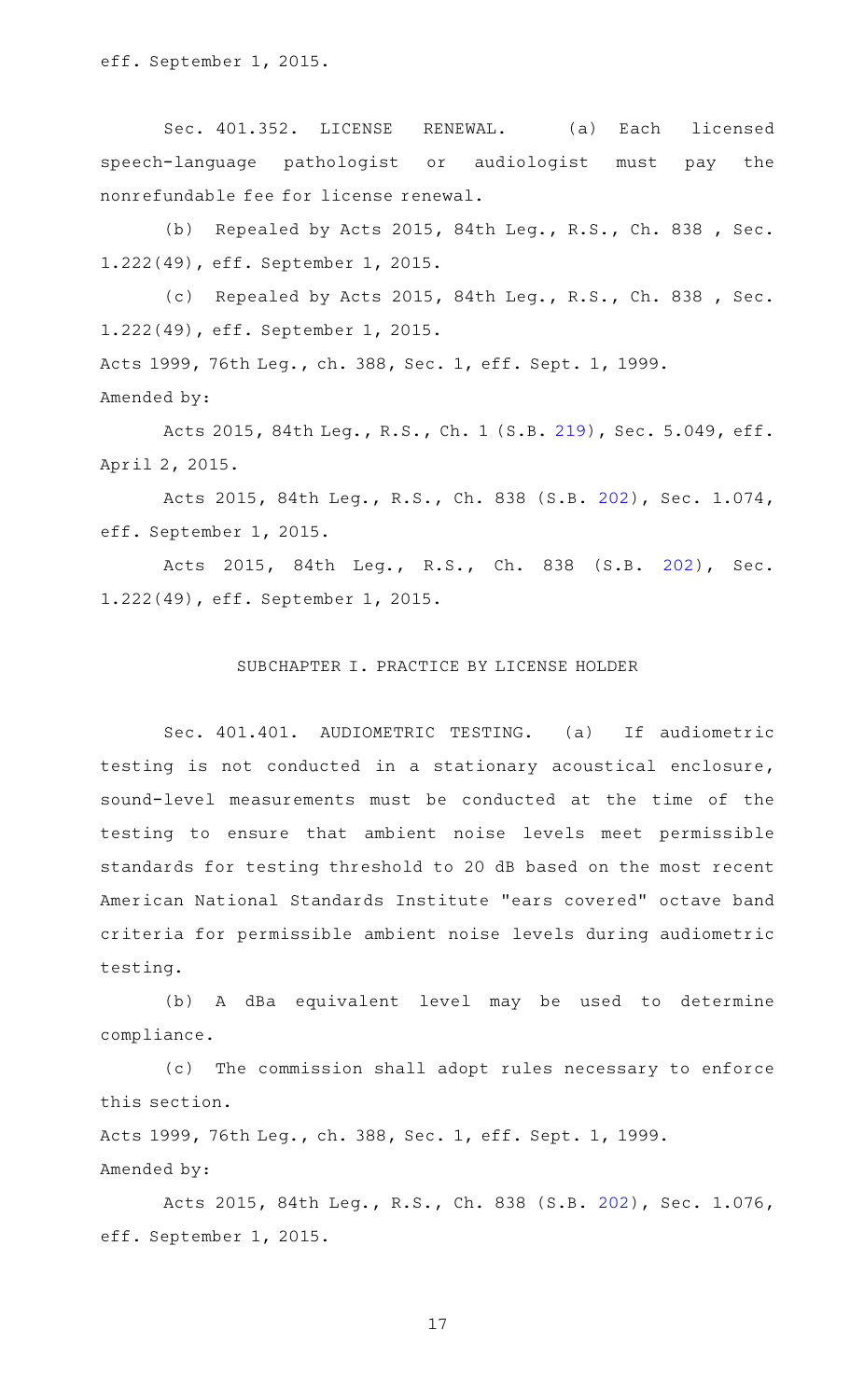Sec. 401.402. PRACTICE BY SPEECH-LANGUAGE PATHOLOGISTS. (a) A speech-language pathologist may perform basic audiometric screening tests and aural habilitation or rehabilitation.

(b) A person licensed as a speech-language pathologist under this chapter may not fit or dispense hearing instruments unless the person meets the specific requirements for fitting and dispensing hearing instruments under this chapter or Chapter [402.](http://www.statutes.legis.state.tx.us/GetStatute.aspx?Code=OC&Value=402) Acts 1999, 76th Leg., ch. 388, Sec. 1, eff. Sept. 1, 1999. Amended by:

Acts 2017, 85th Leg., R.S., Ch. 1105 (H.B. [4007](http://www.legis.state.tx.us/tlodocs/85R/billtext/html/HB04007F.HTM)), Sec. 2.003, eff. September 1, 2017.

Sec. 401.403. PRACTICE BY AUDIOLOGISTS. (a) An audiologist may:

 $(1)$  engage in any act necessary to:

 $(A)$  evaluate hearing;

(B) train in the use of amplification, including hearing instruments;

(C) make earmolds for hearing instruments;

 $(D)$  fit, dispense, and sell hearing instruments; or

 $(E)$  manage cerumen;

(2) participate in consultation regarding noise control and hearing conservation;

(3) provide evaluations of environment or equipment, including calibration of equipment used in testing auditory functioning and hearing conservation; and

(4) perform basic speech and language screening tests and procedures consistent with the audiologist 's training.

(b) A person who holds a license as an audiologist or audiologist intern and who fits and dispenses hearing instruments must:

(1) comply with rules adopted under this chapter related to fitting and dispensing hearing instruments;

(2) comply with the federal Food and Drug Administration guidelines for fitting and dispensing hearing instruments;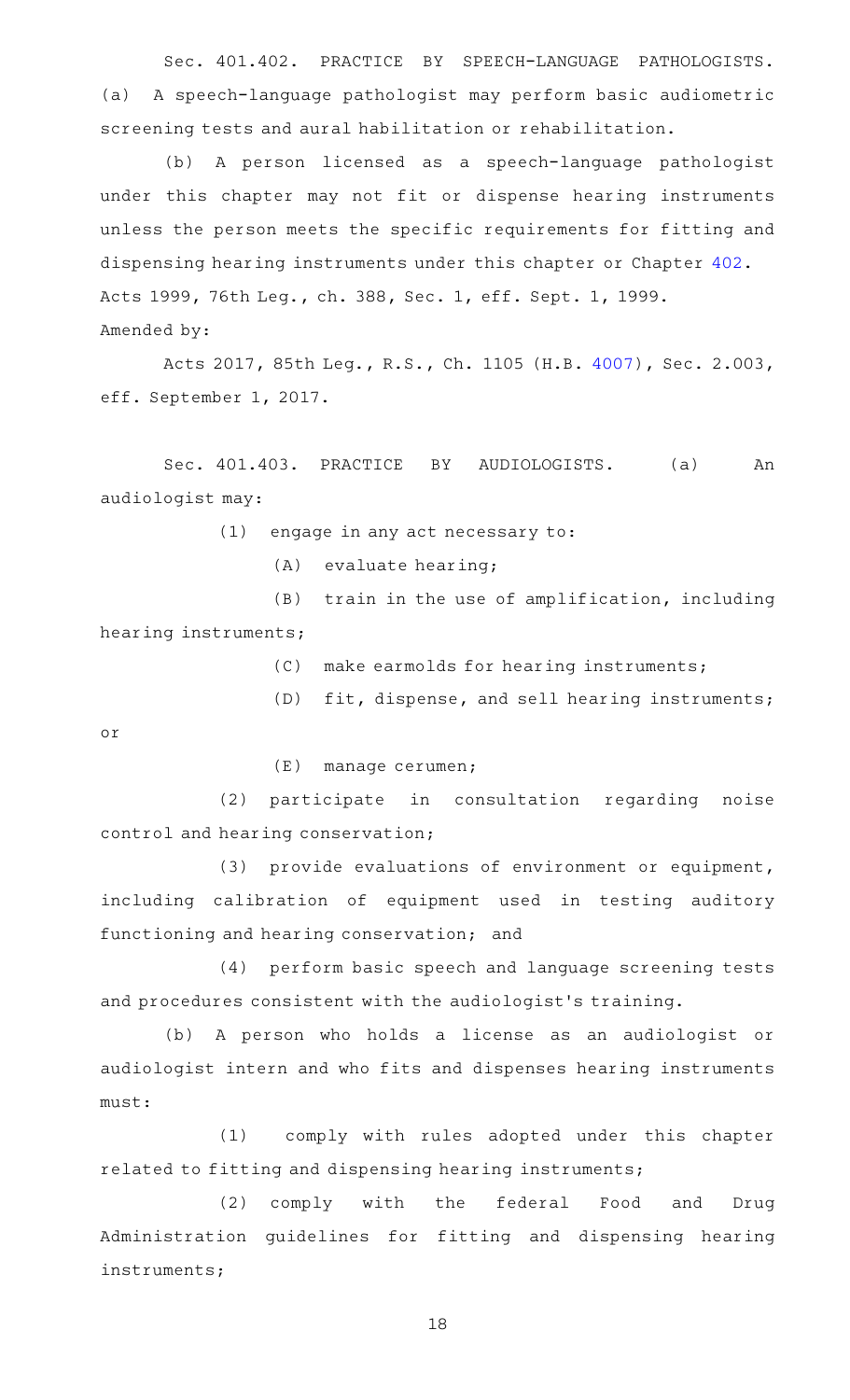(3) when providing services in this state, use a written contract that contains the department's name, mailing address, telephone number, and Internet website address; and

(4) follow the guidelines adopted by commission rule for a 30-day trial period on every hearing instrument purchased. Acts 1999, 76th Leg., ch. 388, Sec. 1, eff. Sept. 1, 1999. Amended by:

Acts 2015, 84th Leg., R.S., Ch. 838 (S.B. [202](http://www.legis.state.tx.us/tlodocs/84R/billtext/html/SB00202F.HTM)), Sec. 1.077, eff. September 1, 2015.

Acts 2019, 86th Leg., R.S., Ch. 1144 (H.B. [2847\)](http://www.legis.state.tx.us/tlodocs/86R/billtext/html/HB02847F.HTM), Sec. 10.001, eff. September 1, 2019.

Sec. 401.404. HEARING INSTRUMENT SALES TO MINORS. A licensed audiologist may not sell a hearing instrument to a person under 18 years of age unless the person or the parent or guardian of the person presents to the audiologist a written statement signed by a licensed physician who specializes in diseases of the ear stating that:

(1) the person's hearing loss has been medically evaluated during the six-month period preceding the date the statement is presented; and

(2) the person may be considered a candidate for a hearing instrument.

Acts 1999, 76th Leg., ch. 388, Sec. 1, eff. Sept. 1, 1999.

SUBCHAPTER J. LICENSE DENIAL AND DISCIPLINARY PROCEDURES

Sec. 401.451. GROUNDS FOR LICENSE DENIAL AND DISCIPLINARY ACTION. (a) After a hearing, the commission or executive director may deny a license to an applicant or may suspend or revoke a person 's license or place on probation a license holder if the applicant or license holder:

(1) violates this chapter or an order issued or rule adopted under this chapter;

(2) obtains a license by means of fraud, misrepresentation, or concealment of a material fact;

(3) sells, barters, or offers to sell or barter a